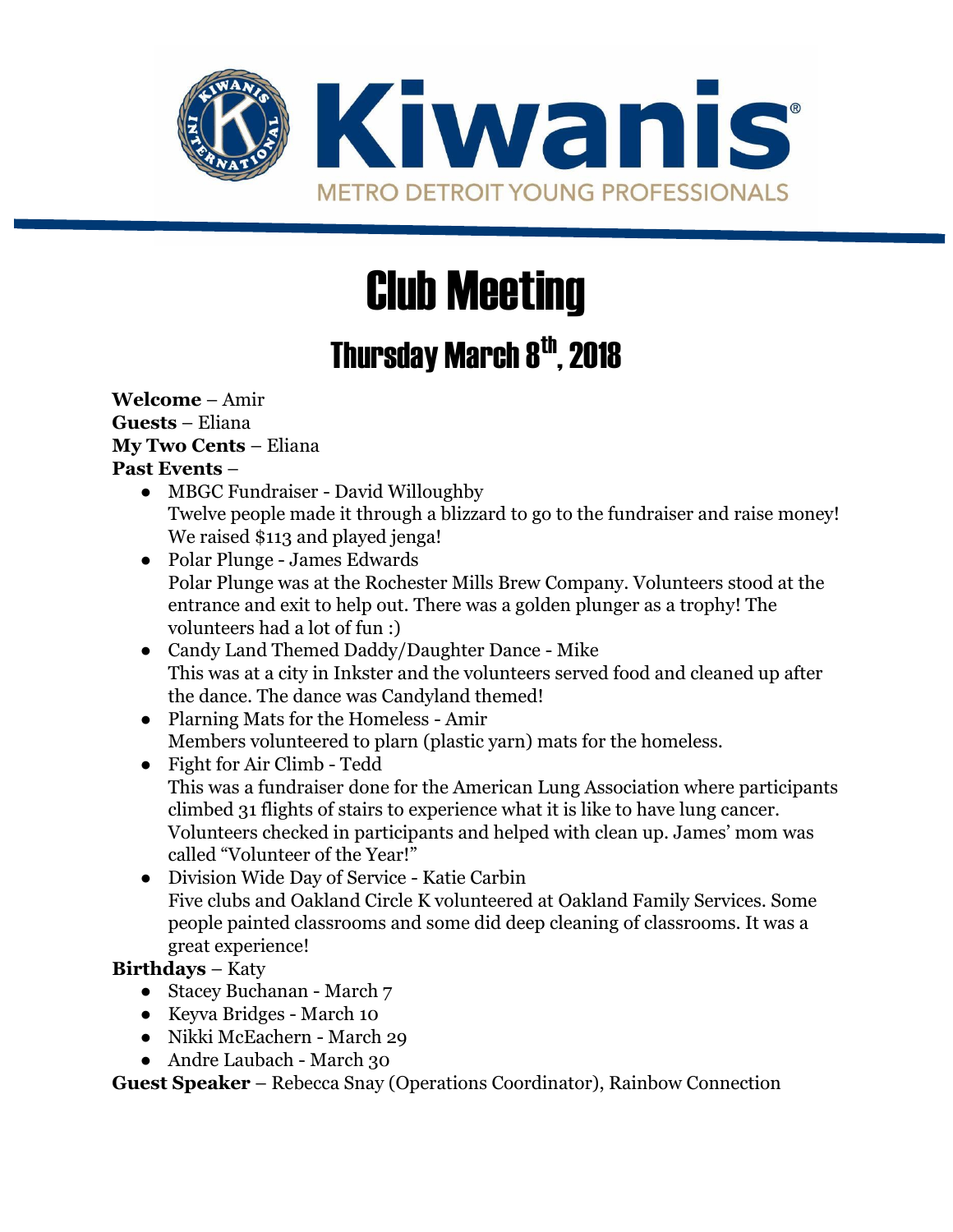The Rainbow Connection grants wishes to children who have life-threatening medical conditions. Recipients must be between 2 ½ - 18; have a doctor-verified lifethreatening illness; live in Michigan; and not have received a wish before. Their most popular wish is to go to Disney World, where kids stay at Give Kids The World. Kids can also wish to meet someone or receive something. Wishes provide families the opportunity to focus on something other than medical issues. The Rainbow Connection stays in contact with their families for several years after a wish to assist with emergencies (financial and otherwise) and a scholarship program for wish kids who go on to secondary education. Last year they granted 172 wishes. There is no waiting list, so they are always ready to grant a wish. They are always looking for volunteers and fundraising opportunities!

#### **Board Update** -

● Board Elections

Current board members talked about their positions and what they entail. We will have nominations for positions at our April 12th meeting and elections at the May 10th meeting. Please reach out to current board members if you have any questions.

● Winter Wars

Gold Team: 90.25 Hours; Blue Team: 82.25

We will have a potluck at B. Nektar Meadery on April 26th. The losing team will have to provide the food!

- Little Free Library People who indicated that they were interested in helping to develop this should have received a Doodle today to see when a good time to meet would be.
- Service Survey People who took this survey were entered into a drawing to win a \$10 Starbucks gift card. Winners: Rebecca Stockbridge and Emma Huber
- Key Leader Student Sponsorship We are still working on securing a student to sponsor. Hopefully a good update will come soon!

#### **District Update** - Kelly

• Spring Divisional

Spring Divisional brings together several divisions and will be at the Troy Community Club. It is 1:00-4:30 on April 7th. People who have volunteered to help should stay after the meeting to go over different tasks with Kelly.

- Dearborn YP Kiwanis Coming soon! :)
- International Convention This is June 28th-30th and will be in Las Vegas. Early bird registration is \$150 and increases on April 6 to \$225.

### **Upcoming Projects**

- $\bullet$  Book Bingo 3/9 This is put on by Utica-Shelby Kiwanis at West Utica Elementary school. Kids play bingo and all the prizes are books!
- Fowling Social  $3/10$  (9-11 PM) We will be fowling at The Fowling Warehouse in Hamtramck.